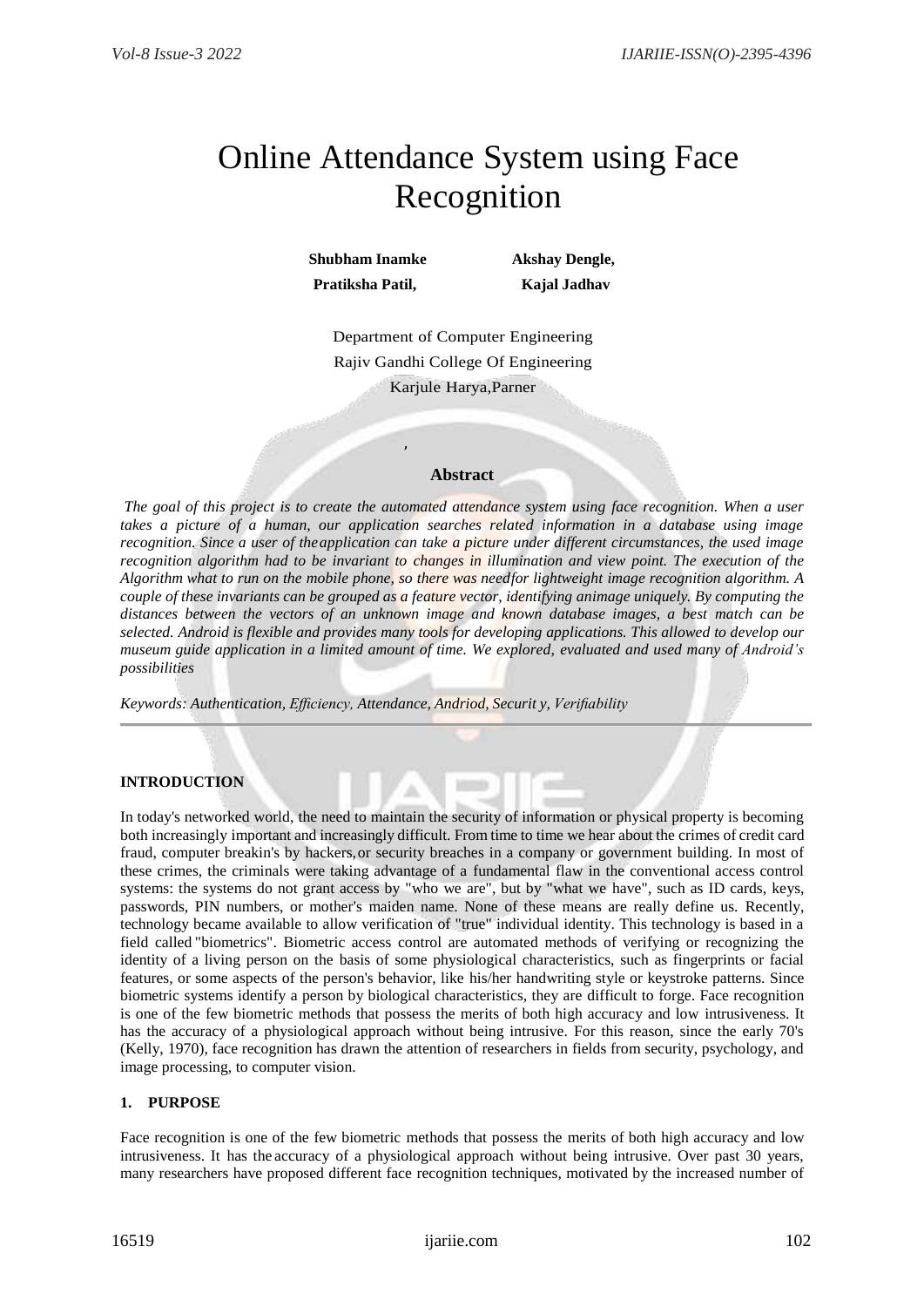real world applications requiring the recognition of human faces. There are several problems that make automatic face recognition a very difficult task. However, the face image of a person inputs to the database that is usually acquired under different conditions. The important of automatic face recognition is much be cope with numerous variations of images of the same face

## **1. 1EXISTING SYSTEM**

Face recognition technology is well advance that can applied for many commercial applications such as personal identification, security system, image- film processing, psychology, computer interaction, entertainment system, smart card, law enforcement, surveillance and so on. Face recognition can be done in both a still image and video sequence which has its origin in still-image face recognition.

### **2. DRAWBACKS OF EXISTING SYSTEM**

Less User Friendly: The existing system is not user friendly because the retrieval of day-to-day activities data/records isvery slow and records are not maintained efficiently and effectively.

• **Lengthy time:** Every work is done manually so we cannot generate report in the middle of the session or as per therequirement because it is very time consuming.

# **3. SYSTEM ARCHITECTURE**



#### **Mathematical Model**

- 1. System Description :<br>2.  $S = (LO.F)$
- $S = (I, O, F)$
- 3. Where, S: System.
- 4.  $I = I1$ , I2, I3 are set of Inputs
- 5. Where,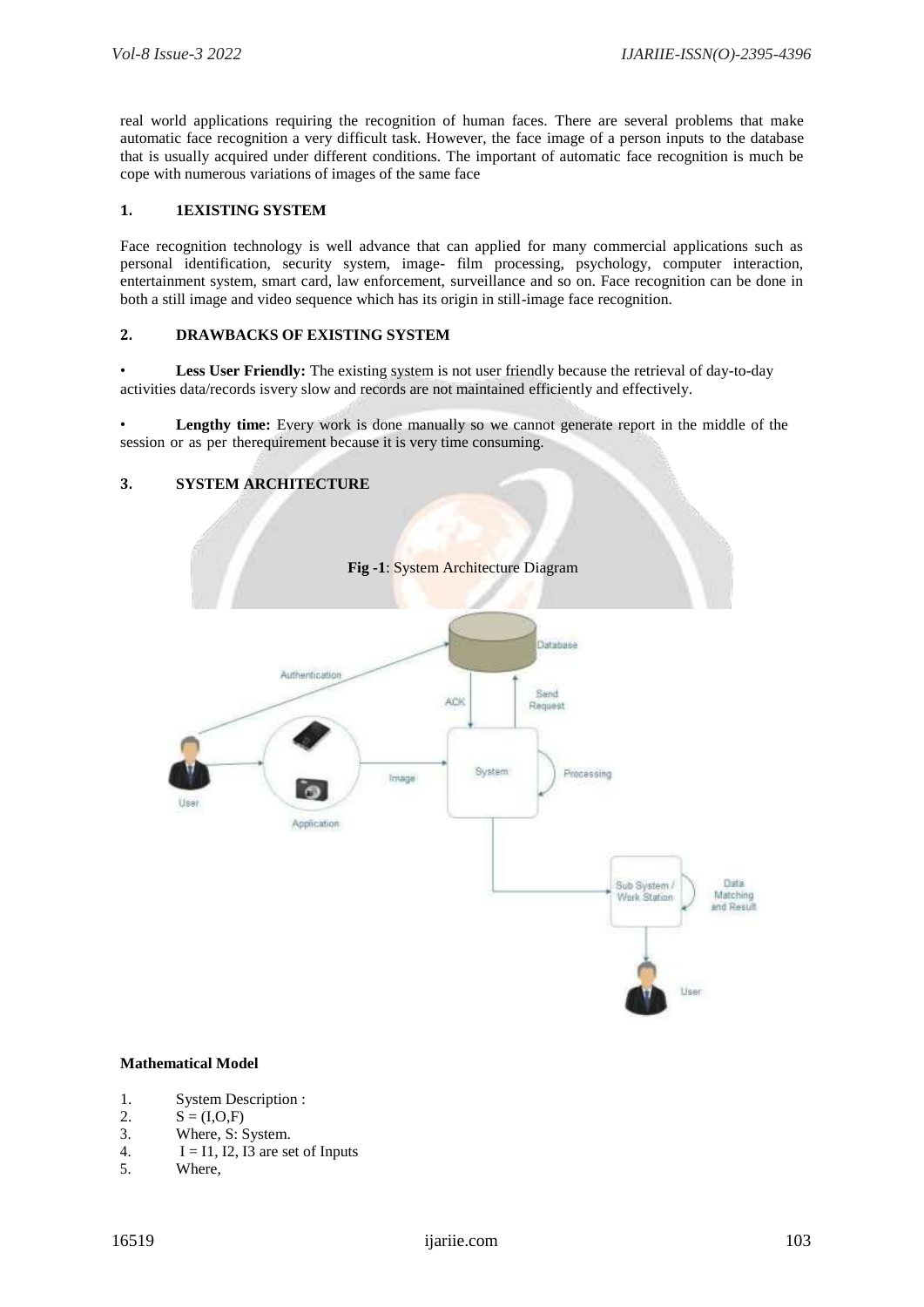- 6. I1 : ID
- 7. I2 : Face Scan
- 8. I3 : Storing Information
- 9.  $F = F1$ , F2 are set of Functions
- 10. Where,
- 11. F1 : Process
- 12. F2 : Check Data
- 13.  $Q = Q1$  are set of Output
- 14. where,
- 15. O1 : Attendance Successfully
- 16. Success Condition : To proper feature extraction, Proper requirements.
- 17. Failure Condition : No Database, No Internet Connection.

# **Algorithm**

**SVM** Mastering machine learning algorithms isn't a myth at all. Most of the beginners start by learning regression. It is simple to learn and use, but does that solve our purpose? Of course not! Because you can do so much more than just Regression! Think of machine learning algorithms as an armory packed with axes, sword, blades, bow, dagger, etc. You have various tools, but you ought to learn to use them at the right time. As an analogy, think of 'Regression' as a sword capable of slicing and dicing data efficiently, but incapable of dealing with highly complex data. On the contrary, 'Support Vector Machines' is like a sharp knife –it works on smaller datasets, but on the complex ones, it can be much stronger and powerful in building machine learning models.

n machine learning, support-vector machines (SVMs, also support-vector networks) are supervised learning models with associated learning algorithms that analyze data used for classification and regression analysis. Given a set of training examples, each marked as belonging to one or the other of two categories, an SVM training algorithm builds a model that assigns new examples to one category or the other, making it a nonprobabilistic binary linear classifier (although methods such as Platt scaling exist to use SVM in a probabilistic classification setting). An SVM model is a representation of the examples as points in space, mapped so that the examples of the separate categories are divided by a clear gap that is as wide as possible.

New examples are then mapped into that same space and predicted to belong to a category based on the side of the gap on which they fall. In addition to performing linear classification, SVMs can efficiently perform a non-linear classification using what is called the kernel trick, implicitly mapping their inputs into high dimensional feature spaces. When data are unlabelled, supervised learning is not possible, and an unsupervised learning approach is required, which attempts to find natural clustering ofthe data to groups, and then map new data to these formed groups. The support-vector clustering algorithm, created by Hava Siegelmann and Vladimir Vapnik, applies the statistics of sup port vectors, developed in the support vector machines algorithm, to categorize unlabeled data, and is one of the most widely used clustering algorithms in industrial.

**OpenCV** : OpenCV (Open source computer vision) is a library of programming func tions mainly aimed at real-time computer vision. Originally developed by Intel, it was later supported by Willow Garage then Itseez (which was later acquired by Intel). The library is cross-platform and free for use under the open-source BSD license. OpenCV supports some models from deep learning frameworks like TensorFlow, Torch, Online Attendance System Using Face Recognition 34 PyTorch (after converting to

an ONNX model) and Caffe according to a defined list of supported layers.. It promotes OpenVisionCapsules, which is a portable format, compatible with all other formats. Officially launched in 1999 the OpenCV project was initially an Intel Research initiative to advance CPU-intensive applications, part of a series of projects including real-time ray tracing and 3D display walls. The main contributors to the project included a number of optimization experts in Intel Russia, as well as Intel's Performance Library Team. In the early days of OpenCV, the goals of the project were described as: Advance vision research by providing not only open but also optimized code for basic vision infrastructure. No more reinventing the wheel. Disseminate vision knowledge by providing a common infrastructure that developers could build on, so that code would be more readily readable and transferable. Advance vision-based commercial applications by making portable, performance-optimized code available for free – with a license that did not require code to be open or free itself. The first alpha version of OpenCV was released to the public at the IEEE Conference on Computer Vision and Pattern Recognition in 2000, and five betas were released between 2001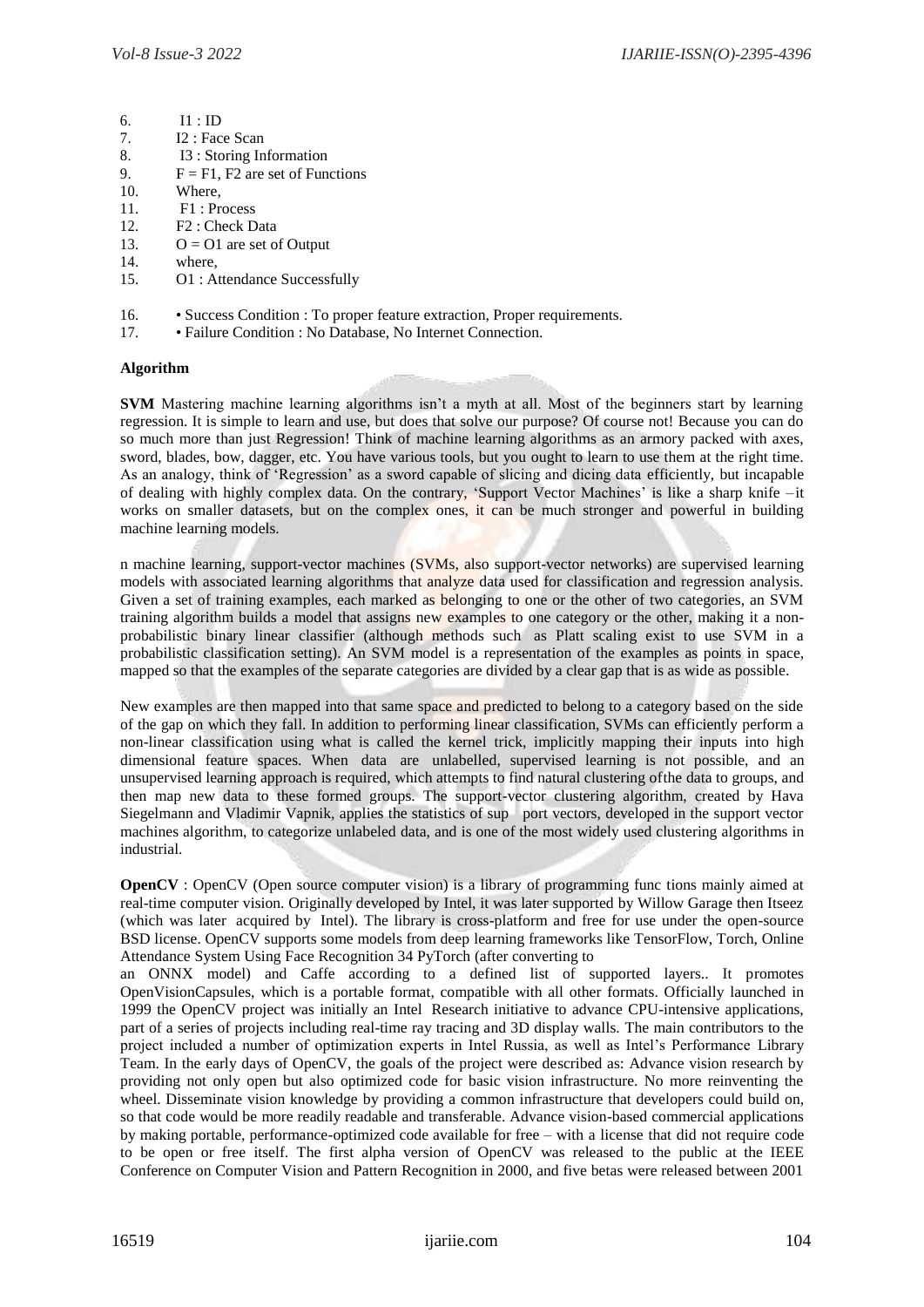and 2005. The first 1.0 version was released in 2006. A version 1.1 "pre-release" was released in October 2008. The second major release of the OpenCV was in October 2009. OpenCV 2 includes major changes to the C++ interface, aiming at easier, more type-safe patterns, new func tions, and better implementations for existing ones in terms of performance (especially on multi-core systems). Official releases now occur every six months[7] and development is now done by an independent Russian team supported by commercial corporations. In August 2012, support for OpenCV was taken over by a non-profit foundation OpenCV.org, which maintains a developer[8] and user site.[9]

# **ADVANTAGES**

- 18. Easiest method to keep track of attendance.
- 19. Provides accurate attendance of the students.
- 20. Proxy attendance is completely eradicated by this system.
- 21. There are no physical interactions with the system.
- 22. Outsiders can be easily detected.
- 23. Very feasible and time saver application.
- 24. Manual work can be avoided.
- 25. Easy to list out detent students.

# **SEQUENCE DIAGRAM**



## **APPLICATIONS**

- 1. The system can be used in educational institutes, Universities, courses etc.
- 2. It can also be used in Government offices.
- 3. IT companies.
- 4. It can be use all the places where attendance is mandatory like hospital staff, company staff etc.

## **5. CONCLUSION**

We conclude image processing based Student Attendance system using Mobile Camera using Android studio as software for imageprocessing and attendance is provided to the teachers through the mobile application. We can track the attendance of the students by using the language python, which is very easy to install and is open source software and can be used in real time application in a quick manner. In this project we have shown the capturing of the students, in the class by using camera of mobile. This proposedsystem reduces the possibilities of proxy attendance of the students, who were not present in the class and reduces the time. The input image is give to the system for image processing system compare the faces detected by camera with photos stored in thee database. System creates the attendance sheet of present student.